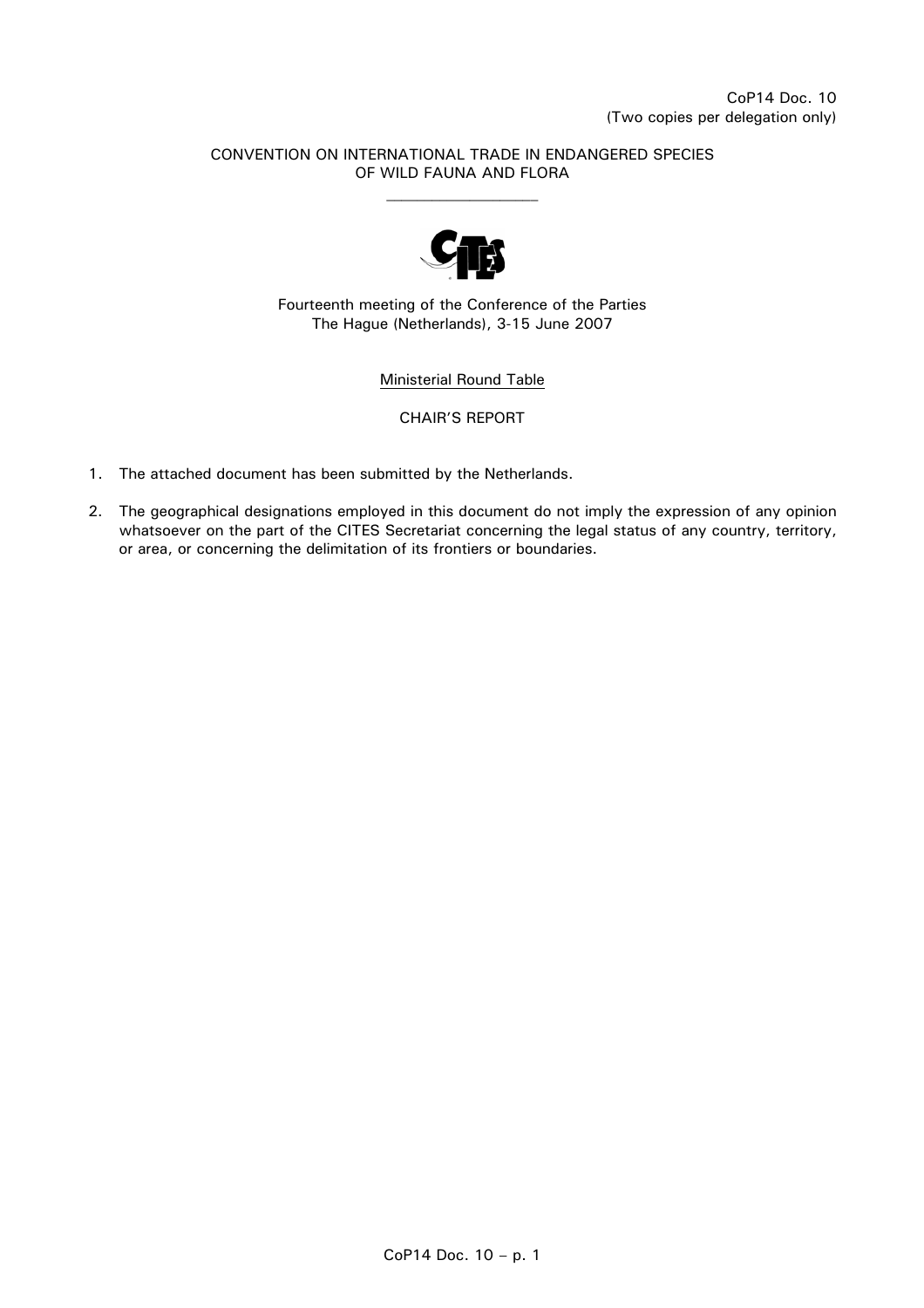

**Chair's Report of the**



# **The Ministerial Round Table of the 14th meeting of the Conference of Parties to the Convention on International Trade in Endangered Species of Wild Fauna and Flora (CITES)**

Ministers responsible for the implementation of the Convention on International Trade in Endangered Species of Wild Fauna and Flora (CITES), present at the Ministerial Round Table (see Annex 1), gathered for the first time in its history, in The Hague, The Netherlands, on 13 June, on the occasion of the 14th meeting of the Conference of Parties to the Convention on International Trade in Endangered Species of Wild Fauna and Flora.

The Ministers discussed the way in which they could strengthen political commitment and action at all levels in order to further the implementation and enforcement of CITES*.*

The Ministers discussed four key themes:

- The contribution of CITES to the broader biodiversity and sustainable development agenda;
- How to strengthen the implementation and enforcement of CITES;
- CITES role regarding timber species;
- CITES role regarding marine species.

The Chair's Report reflects the expressed views of the Ministers present at the Ministerial Round Table in this regard.

## **I. CITES contribution to Biodiversity and Sustainable Development Agenda**

- 1. We acknowledged the critical importance of biodiversity the variability among living organisms from all sources and ecological complexes of which they are part, including diversity within species, between species and of ecosystems – that has made earth a uniquely habitable place for humans and that is essential to our planet and our well‐being.
- 2. We welcomed that CITES, since its inception, is one of the most successful multilateral environmental agreements in achieving its objectives by supporting that international trade in wildlife is non-detrimental to the survival of species and by combating illegal trade in wild fauna and flora to that end.
- 3. We acknowledged the role of CITES in conserving biodiversity and the contribution to its sustainable use by ensuring that no species of wild fauna or flora becomes or remains subject to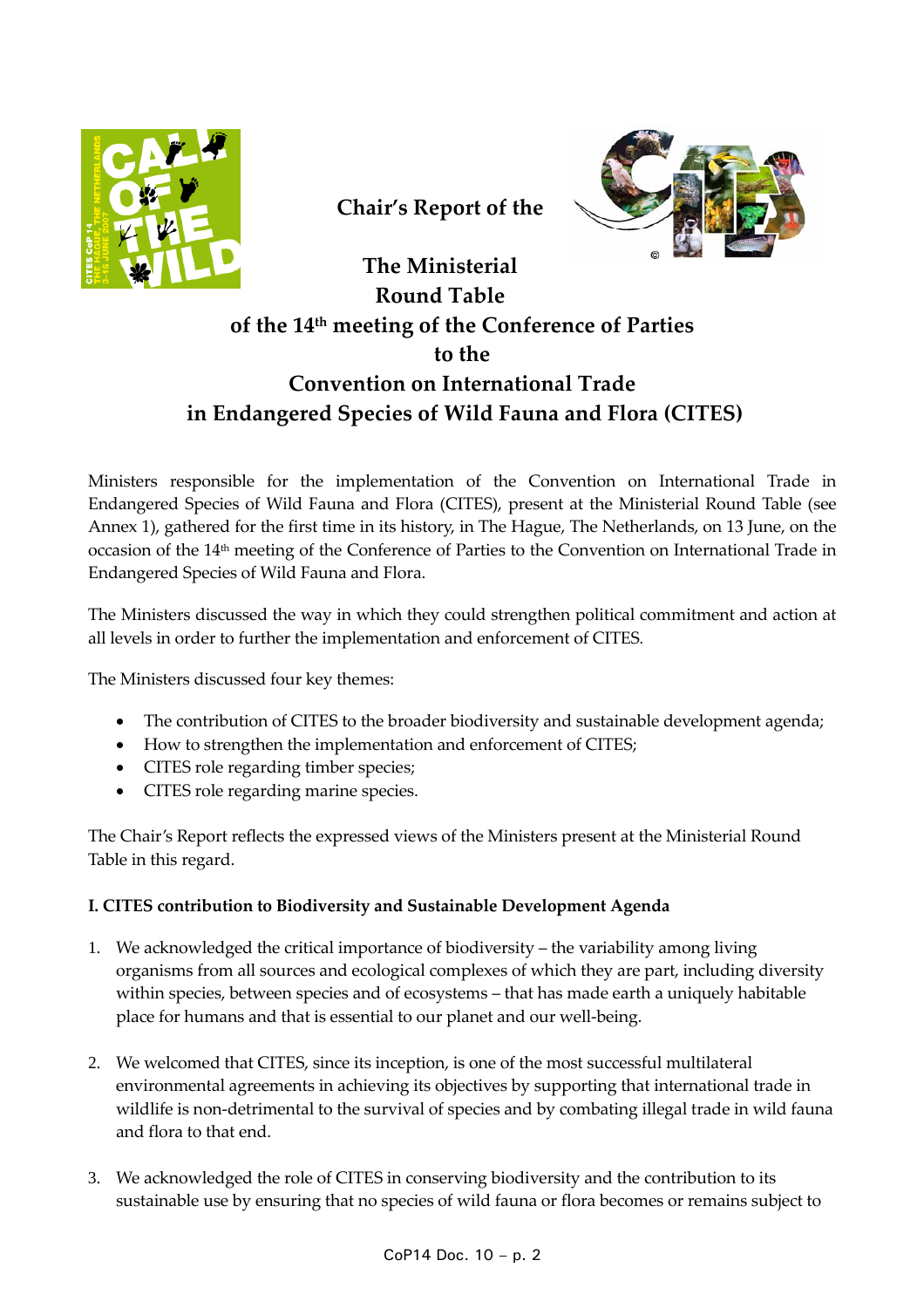unsustainable exploitation through international trade, thereby contributing to the significant reduction of the rate of biodiversity loss.

- 4. We welcomed the contribution of CITES, within a range of conventions, to the achievement of the World Summit on Sustainable Development target of significantly reducing the rate of biodiversity loss by 2010 as well as to the achievement of the internationally agreed development goals, including the Millennium Development Goals, in particular those with respect to poverty eradication and environmental sustainability, and acknowledged the need to strengthening political guidance and action at all levels to further enhance the contribution of CITES to this target and these goals, and we should act in this regard.
- 5. We recognized that international trade in wild animal and plant species represents a considerable economic value worldwide and that, when this international trade is conducted unsustainably and illegally, it can have far-reaching consequences for nature and the survival of animals and plants. Therefore, we need, inter alia, more insight in the economic consequences of the loss of biodiversity.
- 6. We emphasized within the framework of CITES the need to strengthen bilateral, regional and international cooperation, especially to establish and maintain cooperation with relevant multilateral environmental agreements, instruments, processes and United Nations bodies, relevant international and regional organizations, institutions and stakeholders.
- 7. We believed that we have to strive for a balance between the use of our natural resources, including sustainable international trade, on the one hand, and the protection and conservation of wild animals and plants, on the other, which also relies on awareness raising and adaptation of civil society.

## **II. Strengthening Implementation and Enforcement of CITES**

- 8. We underlined the importance to strengthen the national implementation and enforcement capacity of Parties to improve and contribute to preventing unsustainable international trade in certain species of wild and fauna in accordance with CITES.
- 9. We acknowledged that international cooperation, including financial support, technology transfer, capacity‐building and education plays a crucial catalytic role in supporting the efforts of all countries, particularly developing countries and countries with economies in transition, to further the implementation and enforcement of CITES.
- 10. We recognized, however, with great concern that despite the strengths of CITES, including its provisions for import and export monitoring requirements, non‐detriment findings to the survival of species, science-based listings of species and concerted efforts at all levels to secure the implementation and enforcement of CITES, crime against wildlife, including illegal internet trade, is at an unacceptable high level.
- 11. We, therefore, resolved to strengthening the implementation capacity of CITES through a coherent approach of incentives and disincentives aimed at reducing international illegal wildlife trade and ensuring compliance with the provisions of CITES, taking into account the root causes of illegal trade in wildlife, through, as appropriate: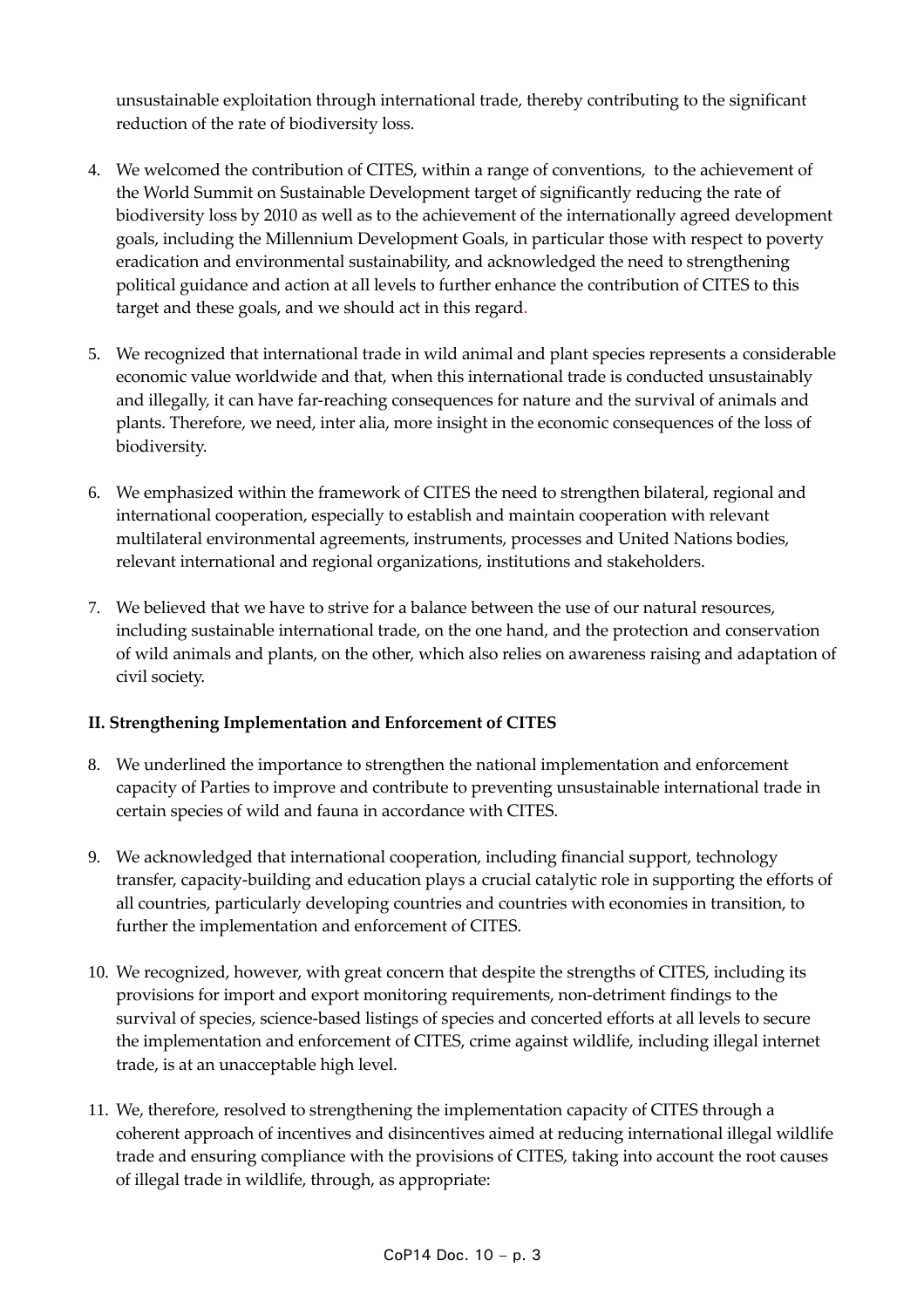- a. strengthening national legislation, including sufficient penalties to act as a deterrent against illegal wildlife trade;
- b. promotion and strengthening of public understanding of the importance of and the benefits provided by sustainable international trade in wild fauna and flora and the negative impacts of illegal wildlife trade;
- c. provision of appropriate financial resources and means for the operation and implementation of CITES, including capacity-building programmes, taking into account the potential impact of international trade in wildlife on livelihoods;
- d. administrative procedures that are transparent, practical, coherent and user‐friendly, and reduce unnecessary administrative burdens;
- e. facilitating and achieving compliance with obligations under CITES;
- f. strengthening of scientific and technical cooperation;
- g. enhancing cooperation and cross‐sectoral policy and programme cooperation amongst sectors affecting and affected by international trade in wildlife, with a view to integrating the regulation of sustainable international trade in wildlife into national decision-making processes;
- h. monotoring mechanisms, including criteria and indicators, assessing progress towards achieving the objectives of CITES;
- i. promotion of regional programmes;
- j. strengthening of the cooperation among Range States to ensure the effective management of natural resources.
- 12. We resolved to developing and implementing policies and measures at all levels that strengthen the enforcement capacity of CITES through, amongst others:
	- a. identification of wildlife trade as a priority area of enforcement;
	- b. the use of risk and intelligence assessments;
	- c. facilitation of access and exchange of information for relevant enforcement officers;
	- d. strengthening of training of enforcement officers;
	- e. adoption of national and regional action plans for coordination of enforcement taking into account of non‐detriment finding to the survival of species;
	- f. enhanced collaboration of CITES Management Authorities with relevant bodies in the field of enforcement, including ICPO Interpol, the World Customs Organization and the CITES Secretariat;
	- g. facilitating adequate communication facilities, improved data‐exchange between enforcement agencies;
	- h. strengthening national capacities to prevent poaching.
- 13. We encouraged the Conference of the Parties of CITES to take into consideration during its future meetings, where relevant and within its mandate, cross-cutting issues related to, inter alia, biodiversity, climate change, sustainable forest management and desertification.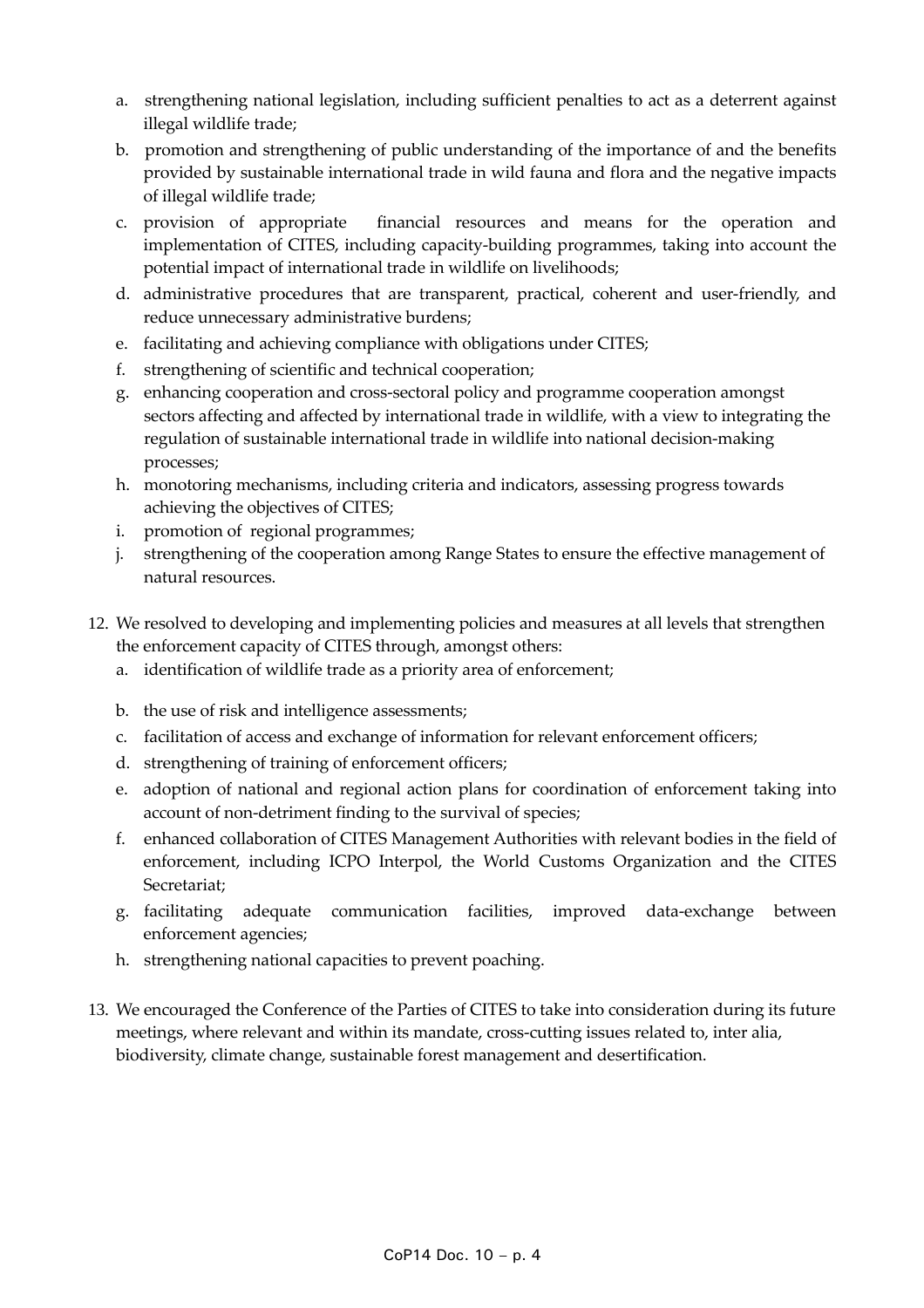## **III. CITES role regarding timber species**

- 14. We recognized that sustainable forest management, as a dynamic and evolving concept, aims to maintain and enhance the economic, social and environmental values of forests, for the benefit of present and future generations.
- 15. We expressed concern about continued deforestation, forest degradation and loss of forest species, including through unsustainable and illegal trade of timber species, as well as the slow rate of afforestation and forest recovery and reforestation, and the resulting adverse impact on economies, the environment, including biological diversity and global warming, and the livelihoods of at least a billion people and their cultural heritage, and emphasized the need for more effective implementation of sustainable forest management at all levels to address these challenges.
- 16. We , therefore, promoted the enhancement of cooperation and coordination, if appropriate, between CITES and other timber species-related Conventions, organizations and processes in areas of mutual interest, in particular with the United Nations Forum on Forests, the International Tropical Timber Organization, the Convention on Biological Diversity, the United Nationas Framework Convention on Climate Change and the Food and Agricultural Organization of the United Nations, taking into account existing forms of collaboration, with a view to addressing illicit international trafficking in forest products through, amongst others:
	- a. promotion of forest law, enforcement, and good governance at all levels;
	- b. promotion of synergies in the field of policy development, project and programme implementation, technical cooperation, and capacity building;
	- c. exchange of information and data amongst relevant Conventions, organizations and processes;
	- d. encouraging scientific review and improved inter‐agency dialogue;
	- e. admission of the CITES Secretariat to the Collaborative Partnership on Forests;
- 17. We resolved to developing and implementing policies and measures at all levels in order to promote that international trade in timber species will not be detrimental to the survival of these species, through, amongst others:
	- a. improvement of controls of international trade;
	- b. analysis of trade structures and data sheets on origins and nomenclature, including population analysis of timber species;
	- c. sampling of international trade in co-operation with scientific laboratories;
	- d. strengthening technical cooperation;
	- e. strengthening global collaboration, including south‐south collaboration.

#### **IV CITES role regarding marine species**

- 18. We recognized that oceans, seas, islands and coastal areas form an integrated and essential component of the Earth's ecosystem, and are critical for global food security, for sustaining economic prosperity and for the well-being of many national economies, particularly in developing countries.
- 19. We expressed concern about the state of the world's fish stocks, 75% of which is either depleted, overexploited or exploited to its full potential, including through unsustainable international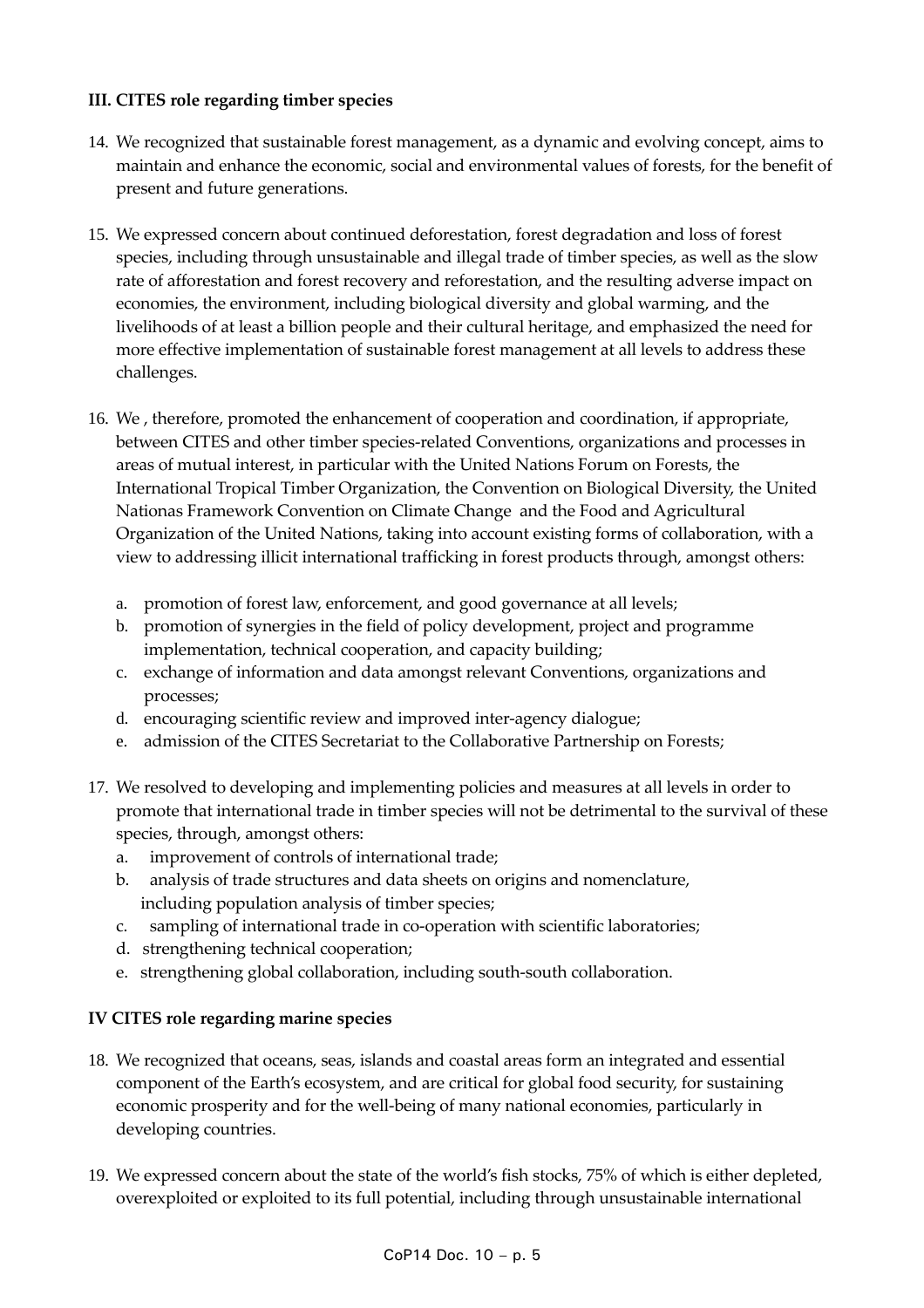trade in marine species, while also being aware of the projected increase in future demands on these marine stocks and the related risk of marine species becoming further endangered or even extinct.

- 20. We, therefore, promoted enhanced cooperation and coordination, where appropriate, between CITES, within its own mandate, and other marine species‐related Conventions, organizations and processes in areas of mutual interest, in particular with the United Nations Convention on the Law of the Sea, the Food and Agricultural Organization of the United Nations, regional fisheries management organizations, International Whaling Committee and other relevant organizations in order to contribute to the sustainable management of marine species listed by CITES, and with a view to addressing illicit international trafficking in marine species through, amongst others:
	- a. promotion of law enforcement and good governance at all levels;
	- b. promotion of synergies in the field of policy development, project and programme implementation, technical cooperation, and capacity building;
	- c. exchange of information and data among relevant Conventions, organizations and processes.
- 21. We resolved to developing and implementing policies and measures at all levels in order to ensure that international trade in marine species will not be detrimental to the survival of these species, through, amongst others:
	- a. enhancement of enforcement capacities;
	- b. knowledge development of stock and population dynamic;
	- c. promotion of breeding programmes of overexploited marine species at an early stage;
	- d. assisting developing countries in combatting illegal, unregulated and unregulated fishing, including poaching, through, amongst others, capacity building;
	- e. creation of marine protected areas, where appropriate.
- 22. We expressed the view that CITES recognises the Food and Agricultural Organization of the United Nations and Regional Fishery Management Organizations for examining listing of commercially traded fish species and the competence of the International Whaling Committee for the assessment and the review of the stock levels of cetaceans.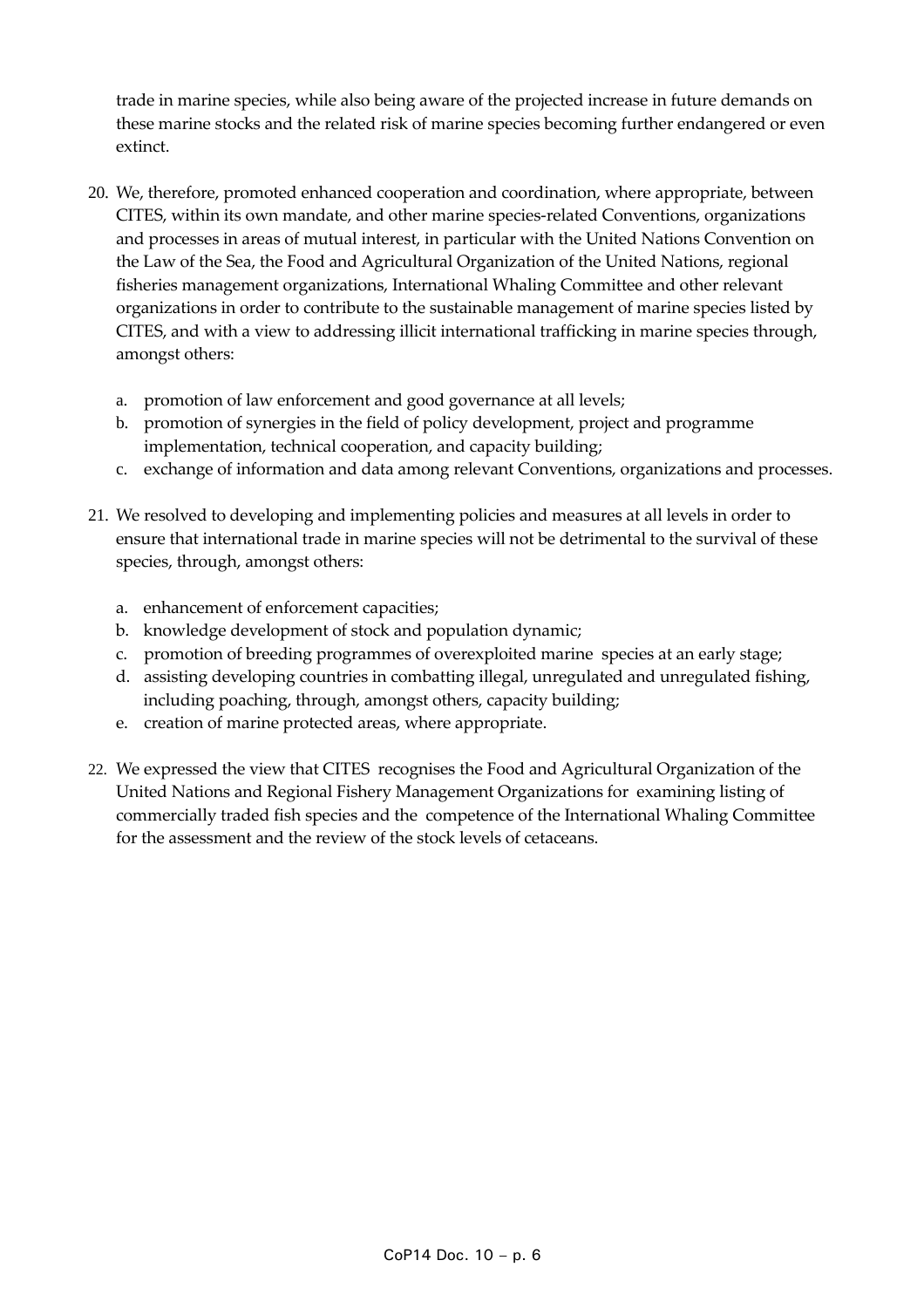

# LIST OF PARTICIPANTS MINISTERIAL ROUND TABLE

14<sup>th</sup> Meeting of the Conference of the Parties to the Convention on International Trade in Endangered Species of Wild Fauna and Flora

# COUNTRY NAME

| Albania           | Mr Lufter XHUVELI                              | Minister of Environment, Forests and Water Administration                       |
|-------------------|------------------------------------------------|---------------------------------------------------------------------------------|
| Argentina         | Mr Miguel Enrique PELLERAND                    | Subsecretario de Planificacion y Politica Ambiental                             |
| Rotswana          | Mr Dukokame Kitso MOKAILA                      | Minister for Environment, Wildlife and Tourism                                  |
| Brunei Darussalam | PG. HJH Mariana B PG Dia Negara HJ Abdul MOMIN | Deputy Permanent Secretary of the<br>Ministry of Industry and Primary Resources |
| Cape Verde        | Ms Maria Madalena NEVES                        | Minister of the Environment and Agriculture                                     |
| Chad              | Ms Haoua Outhman DJAMI                         | Minister of Environment                                                         |
| China             | Mr JIA Zhibang                                 | Minister of State Forestry Administration                                       |
| <b>CITES</b>      | Mr Willem WIJNSTEKERS                          | Secretary General                                                               |
| Colombia          | Dr Claudia Patricia MORA PINEDA                | Viceministra de Ambiente                                                        |
| Croatia           | Mr Zoran SIKIC                                 | Assistant Minister for Nature Protection                                        |
| Czech Republic    | Dr Frantisek POJER                             | Deputy Minister for Environment                                                 |
| France            | Mr Laurent STEFANINI                           | <b>State Secretary</b>                                                          |
| Gambia            | Mr Edward SINGHATEY                            | Secretary of State for Forestry and Environment                                 |
| Georgia           | Ms Sophiko AKHOBADZE                           | Deputy Minister of Environment Protection and Natural Resource                  |
| Germany           | Mr Matthias MACHNIG                            | State Secretary for Environment, Nature Conservation and<br>Nuclear Safety      |
| Guinea            | Mr Mohamed YOULA                               | Minister of Fisheries and Aquaculture or the Republic of Guinea                 |
| Guatemala         | Lic. Federico FRANCO                           | Vice Ministro de Ambiente                                                       |
| India             | Mr Namo Narain MEENA                           | Minister of State for Forests and Environment                                   |
| Indonesia         | Mr Arman MALOLONGAN                            | Vice Minister of Forest Protection and Nature Conservation                      |